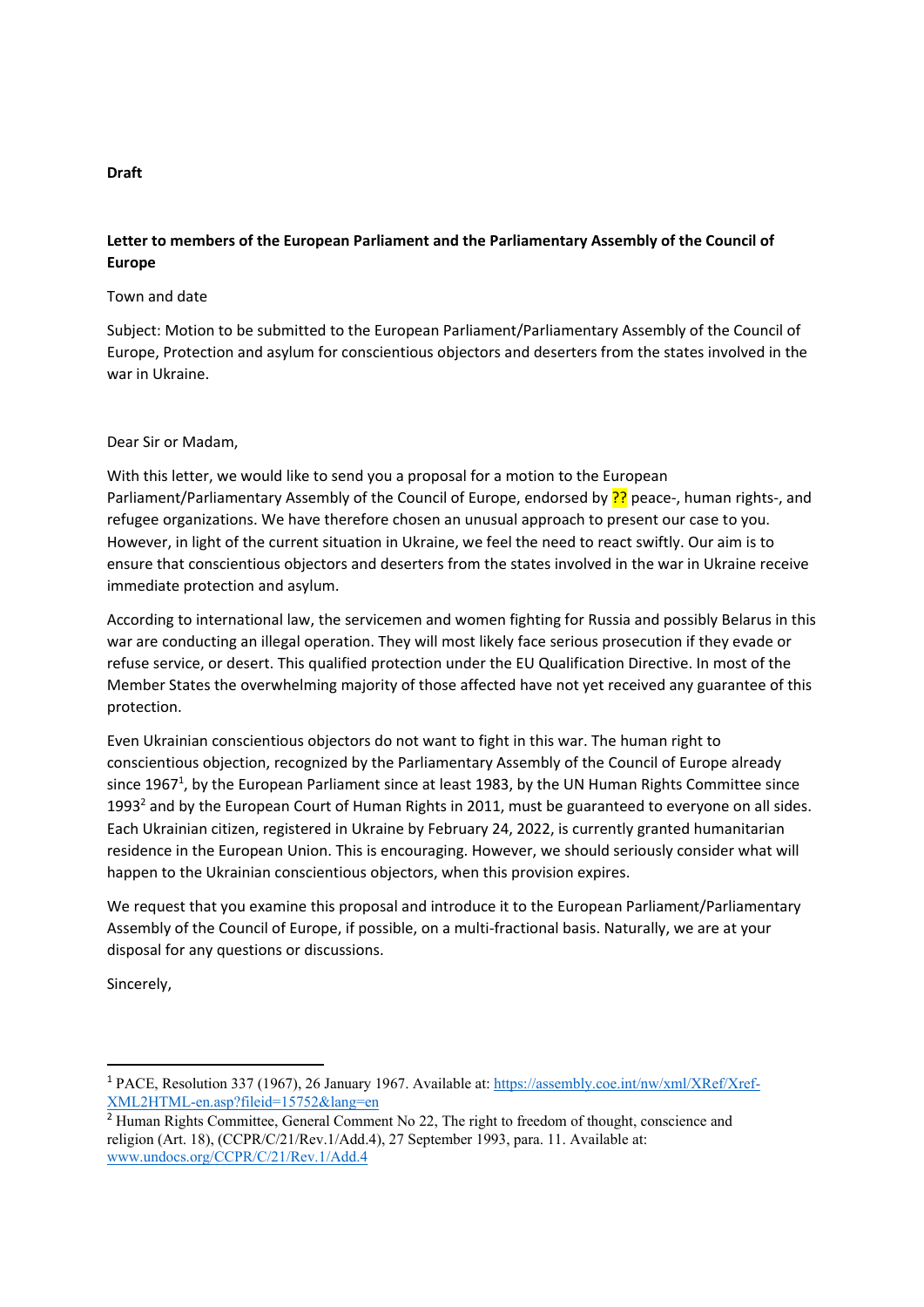In addition to the draft resolution, we are enclosing background information on the legalities regarding conscientious objection in the countries concerned as well as those regarding asylum and conscientious objection.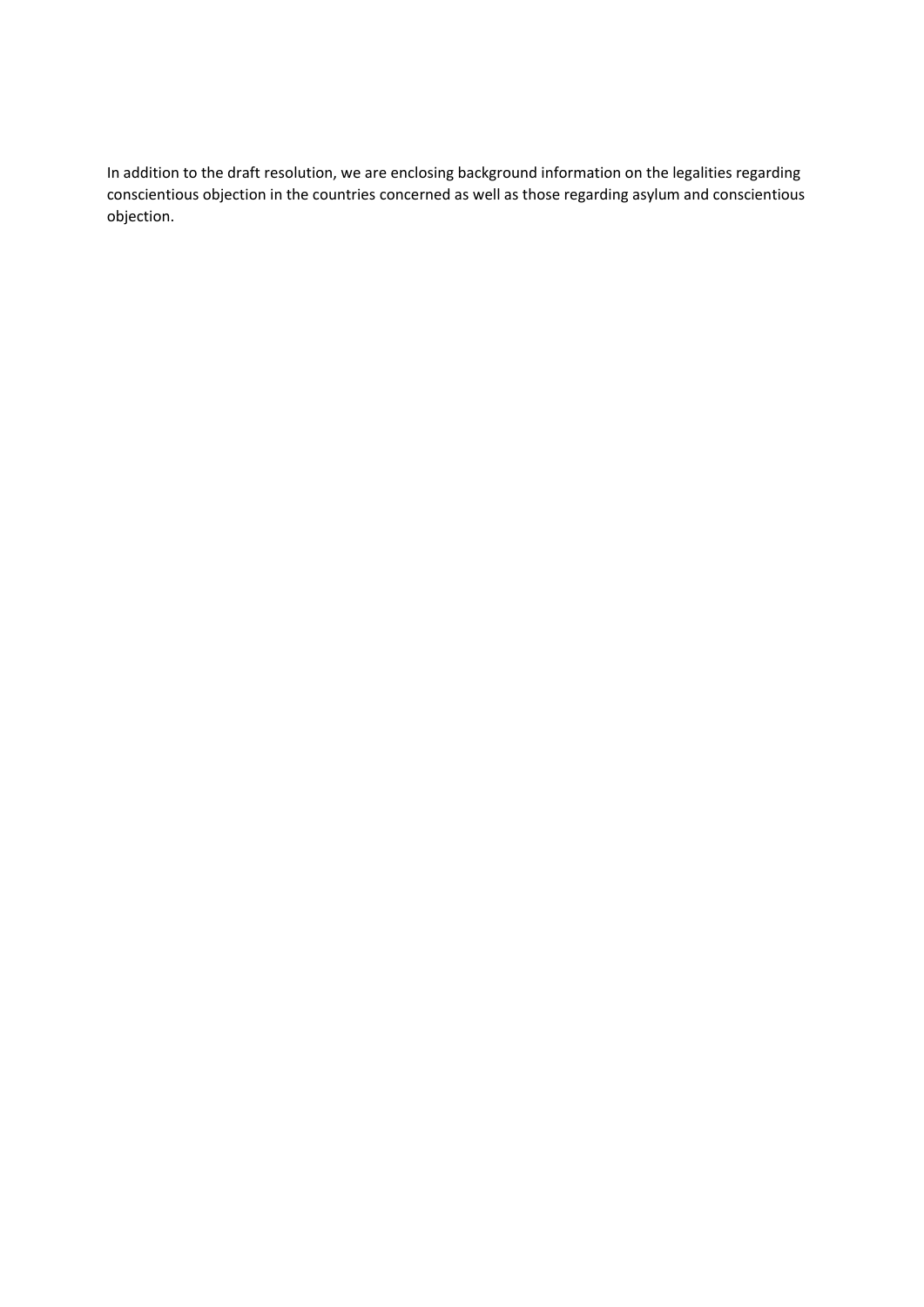Appeal

# **Protection and asylum for conscientious objectors and deserters from the states involved in the war in Ukraine**

## **The European Parliament/Parliamentary Assembly of Council of Europe shall resolve**

# **In light of the war in Ukraine, the European Parliament/Parliamentary Assembly of Council of Europe observes:**

- the fundamental importance of Articles 1 and 2 of the United Nations Charter, which prohibit war of aggression and acts of war in violation of international law;
- ‐ the applicability of the Rome Statute, Article 25 of which imposes individual criminal liability for violations of Articles 1 and 2 of the Charter of the United Nations;
- ‐ recognition of the "Code of Conduct on Politico‐Military Aspects of Security" adopted by the OSCE in 1994, in which all members of the armed forces are personally responsible for complying with international humanitarian law, and that members of the armed forces authorized to issue orders may not do so in violation of international law;
- that "the right to conscientious objection to military service inheres in the right to freedom of thought, conscience and religion. It entitles any individual to an exemption from compulsory military service if this cannot be reconciled with that individual's religion or beliefs. The right must not be impaired by coercion", as it has been recognized by the UN Human Rights Committee.3
- ‐ that equivalently opposition to military service may also attract the guarantees of Article 9 concerning freedom of thought, conscience and religion, of the European Convention on Human Rights, as established by the European Court of Human Rights in its judgment of July 7, 2011, in the case of Bayatyan vs. Armenia;
- ‐ the importance and validity of previous European Parliament Resolutions on conscientious objection to military service, including but not limited to Resolution on conscientious objection, 7 February 1983<sup>4</sup>; Resolution on conscientious objection and alternative service, 13 October 1989<sup>5</sup>; Resolution on respect for human rights in the European Community (annual report of the European Parliament), 11 March 1993<sup>6</sup>; Resolution on conscientious objection in the Member States of the Community, 19 January 1994<sup>7</sup>. And recalls the resolution on deserters from the armed forces of states in the former Yugoslavia adopted on 28 October 1993.<sup>8</sup>
- ‐ the importance and validity of previous Parliamentary Assembly of the Council of Europe resolutions and recommendations on the right to conscientious objection to military service,

<sup>&</sup>lt;sup>3</sup> UN Human Rights Committee, Communication No. 1642-1741/2007, Jeong et al. v. Republic of Korea (CCPR/C/101/D/1642-1741/2007), 27 April 2011, para. 7.3. Available at http://undocs.org/CCPR/C/101/D/1642- 1741/2007 . See also following jurisprudence on conscientious objection to military service.

<sup>4</sup> OJ C 68, 14.3.1983, p. 14.

<sup>5</sup> OJ C 291, 20.11.1989, p. 122.

<sup>6</sup> OJ C 115, 26.4.1993, p. 178, particularly paras. 46-53 (p. 183).

<sup>7</sup> OJ C 44, 14.2.1994, p. 103.

<sup>&</sup>lt;sup>8</sup> Official Journal of the European Communities, C 315, 22 November 1993 (OJ C, C/315, 22.11.1993, p. 234), https://op.europa.eu/en/publication-detail/-/publication/eb79ca48-d818-40ff-bfbb-e2dc5ede424d/language-en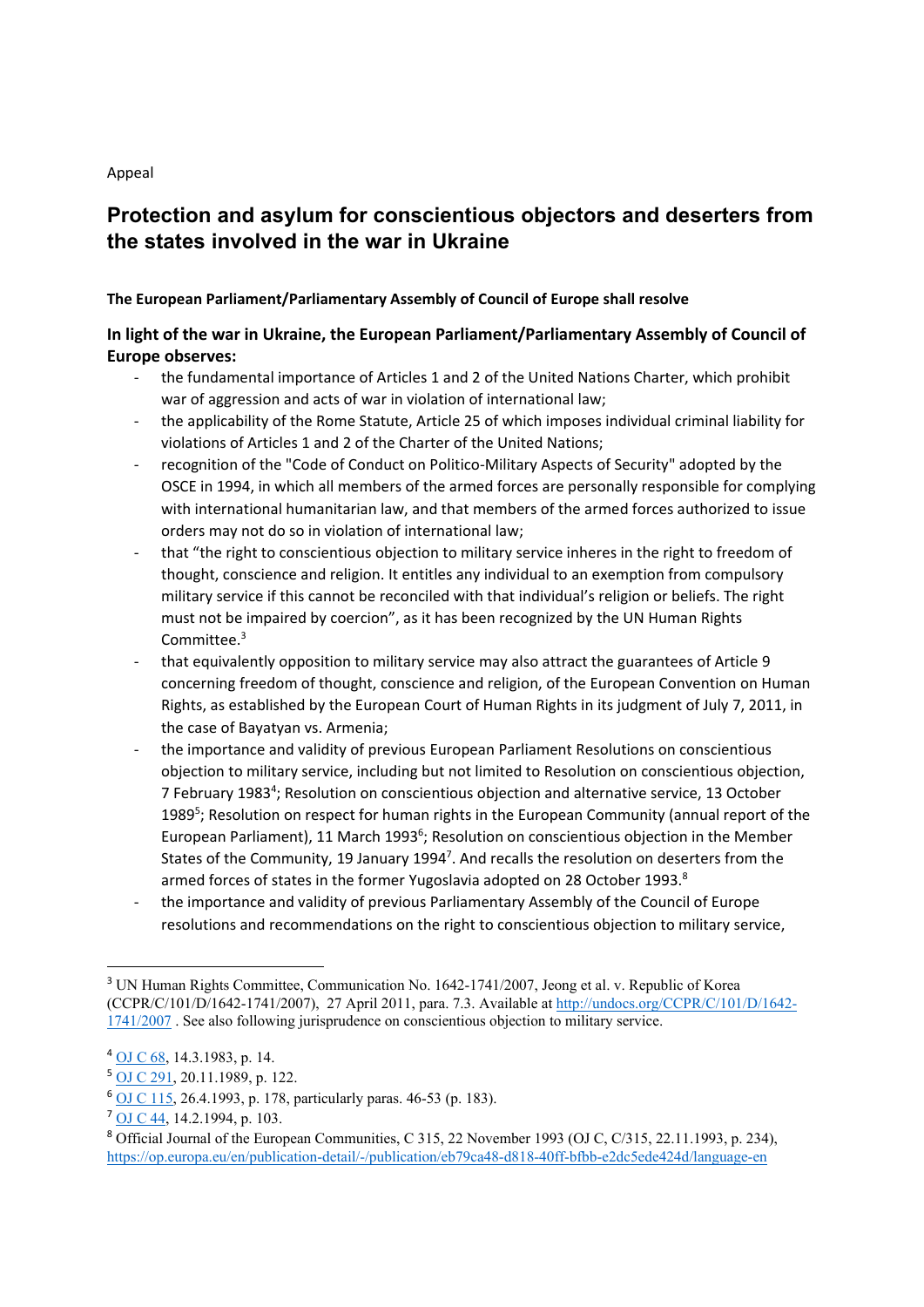including but not limited to Resolution 337 (1967), Recommendation 816 (1977), Recommendation 1518 (2001), Recommendation 1742 (2006). And recalls the Resolution 1042 (1994) on Deserters and draft resisters from the republics of the former Yugoslavia. $9$ 

- ‐ that according to international human rights law and standards the right to conscientious objection applies both in wartime and in peacetime, as it has been acknowledged by the UN Human Rights Committee.10 And that Article 4, paragraph 2, of the International Covenant on Civil and Political Rights does not permit any derogation from the obligations of a state party concerning Article 18 on freedom of thought, conscience and religion, even in time of public emergency which threatens the life of the nation.
- ‐ that according to international human rights standards there should be non‐discrimination as to the nature of the religious or non-religious beliefs of conscientious objectors; there should be no discrimination between groups of conscientious objectors; and the right to object also applies to selective objectors who believe that the use of force is justified in some circumstances but not in others, as it has been acknowledged, *inter alia*, by the OHCHR<sup>11</sup> and the UNHCR<sup>12</sup>.
- ‐ that according to international and regional human rights standards the right to conscientious objection to military service should be recognized for conscripts, for professional members of the armed forces and for reservists, as it has been recognized *inter alia*, by the OHCHR13, the Parliamentary Assembly<sup>14</sup> and the Committee of Ministers<sup>15</sup> of the Council of Europe and the ODIHR of the OSCE16.
- ‐ that the legal framework for conscientious objection in both Russia and Belarus, as well as Ukraine, does not meet international and regional human rights standards as established, *inter alia*, by the OHCHR, the UN Human Rights Committee, the UN Special Rapporteur on Freedom of Religion or Belief, the ODIHR of the OSCE, the European Parliament, the Parliamentary Assembly and the Committee of Ministers of the Council of Europe.
- that the Human Rights Council has encouraged states "to consider granting asylum to those conscientious objectors to military service who have a well‐founded fear of persecution in their country of origin owing to their refusal to perform military service when there is no provision, or no adequate provision, for conscientious objection to military service".17

<sup>&</sup>lt;sup>9</sup> PACE, Resolution 1042 (1994) on Deserters and draft resisters from the republics of the former Yugoslavia, adopted by the Assembly on 1 July 1994. Available at: https://assembly.coe.int/nw/xml/XRef/Xref-XML2HTML-EN.asp?fileid=16453&lang=en

<sup>&</sup>lt;sup>10</sup> E.g. CCPR/CO/82/FIN, 2 December 2004, para. 14. Available at http://undocs.org/CCPR/CO/82/FIN

<sup>&</sup>lt;sup>11</sup> OHCHR. Approaches and challenges with regard to application procedures for obtaining the status of conscientious objector to military service in accordance with human rights standards, (A/HRC/41/23), 24 May 2019, para. 60 (d),(e). Available at:https://undocs.org/A/HRC/41/23

<sup>12</sup> UNHCR: Guidelines on International Protection No. 10.

<sup>&</sup>lt;sup>13</sup> OHCHR, Approaches and challenges with regard to application procedures for obtaining the status of conscientious objector to military service in accordance with human rights standards, (A/HRC/41/23), 24 May 2019, para. 60 (c). Available at: https://undocs.org/A/HRC/41/23

<sup>&</sup>lt;sup>14</sup> Council of Europe, Parliamentary Assembly, Recommendation 1518 (2001), para. 5.2.

<sup>15</sup> Council of Europe, Committee of Ministers, Recommendation CM/Rec (2010) 4 "Human Rights of members of the armed forces", paras. 42 - 46.

<sup>16</sup> OSCE, ODIHR, *Handbook on Human Rights and Fundamental Freedoms of Armed Forces Personnel*, 2008, Chapter 10 Conscientious Objection to Military Conscription and Service, 4. Best Practices and Recommendations, p. 85 [second point]. Available at: https://www.osce.org/odihr/31393?download=true

<sup>17</sup> UN Human Rights Council, Resolution 24/17 (A/HRC/RES/24/17), 8 October 2013, para. 13. Available at http://undocs.org/A/HRC/RES/24/17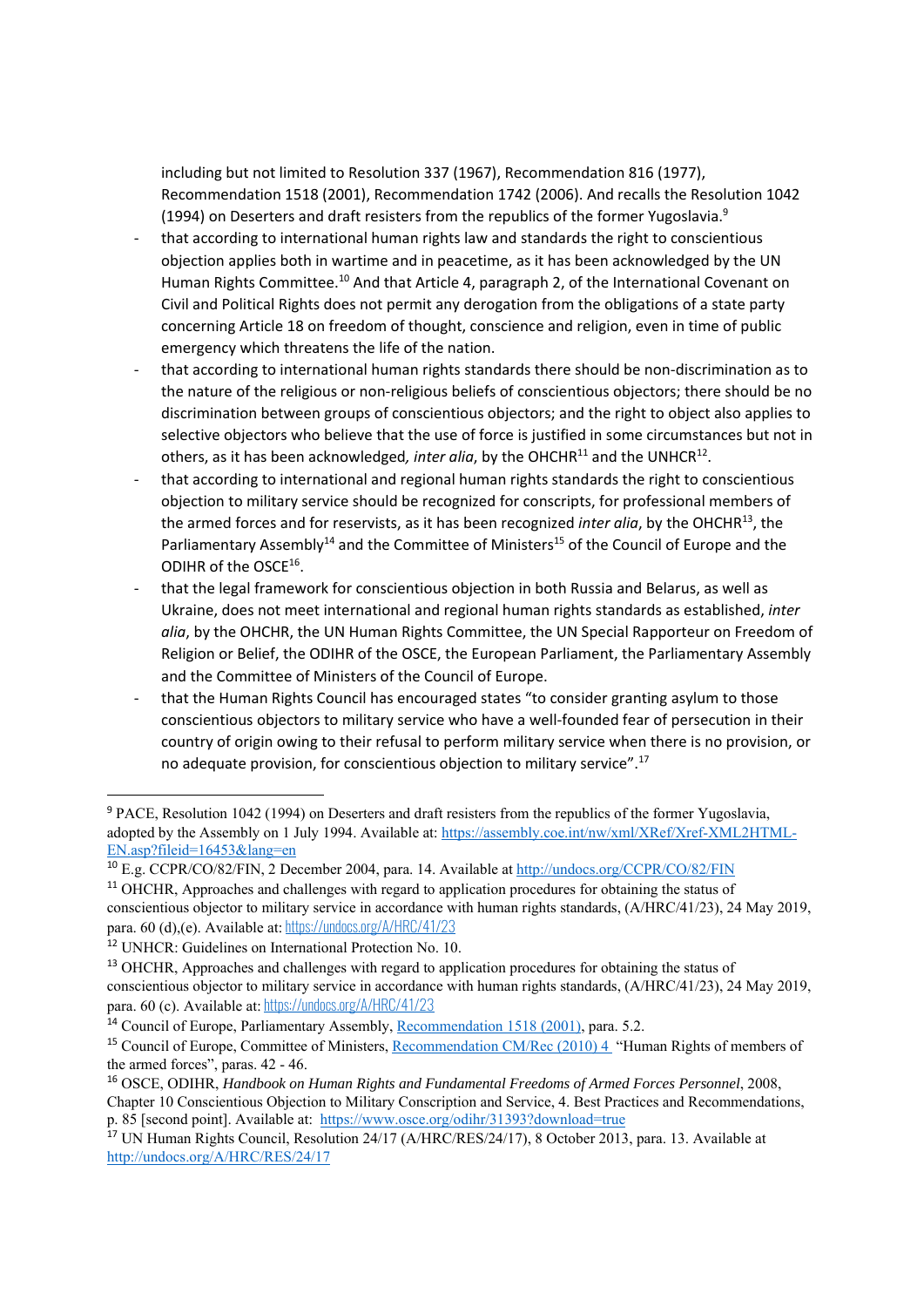- ‐ that Russian and possibly Belarusian military men and women are refusing to serve in a war of aggression that violates international law;
- ‐ the validity of the European Union Qualification Directive, Article 9 of which provides protection under refugee law to those who face prosecution or punishment for refusing military service in a conflict contrary to the purposes and principles of the United Nations as stated in the Preamble and Articles 1 and 2 of the Charter of the United Nations;
- the statement of UNHCR that "where an armed conflict is considered to be unlawful as a matter of international law it is not necessary that the applicant" for international protection "be at risk of incurring individual criminal responsibility"18.

## **The European Parliament/Parliamentary Assembly of Council of Europe therefore asks the European Commission and the European Council/Council of Europe to:**

- ‐ ensure that Russian and Belarusian military men and women who have evaded military service and thus possible war deployment in Ukraine, or who have deserted, are granted asylum in the member states in a manner in line with the Qualification Directive;
- ‐ ensure that Ukrainian conscientious objectors, who have been refused recognition in Ukraine, as well as to military men and women evading possible acts in violation of international law on the side of Ukraine are granted protection;
- ‐ calls on the Member States to develop programs and projects which seek to provide possibilities for training or further education for deserters and draft evaders.

## **Sources**

Charter of the United Nations: https://www.un.org/en/about‐us/un‐charter/full‐text

Rome Statute of the International Criminal Court: https://www.icc-cpi.int/resourcelibrary/documents/rs‐eng.pdf

OSZE‐ Code of Conduct: https://www.osce.org/fsc/41355

EU‐Qualification Directive: https://eur‐lex.europa.eu/legal‐ content/EN/TXT/HTML/?uri=CELEX:32011L0095

UNHCR: Guidelines on International Protection No. 10, https://www.refworld.org/publisher,UNHCR,THEMGUIDE,,529ee33b4,0.html

EGMR, Bayatyan vs. Armeni a, Verdict from 7. Juli 2011:

https://hudoc.echr.coe.int/eng#{%22dmdocnumber%22:[%22887947%22],%22itemid%22:[%22001‐ 105611%22]}

On the right to conscientious objection in Russia, Belarus and Ukrainehttps://ebco-beoc.org/sites/ebcobeoc.org/files/attachments/2021‐02‐15‐EBCO\_Annual\_Report\_2020.pdf

Connection e.V.: Conscientious objection and desertion in Belarus, Russian Federation and Ukraine. March 24, 2022. https://en.connection‐ev.org/article‐3522

Connection e.V: Protection and asylum for conscientious objection and desertion in times of war in Ukraine. March 24, 2022. https://de.connection‐ev.org/article‐3531

### **The request was initiated by**

<sup>18</sup> UNHCR: Guidelines on International Protection No. 10